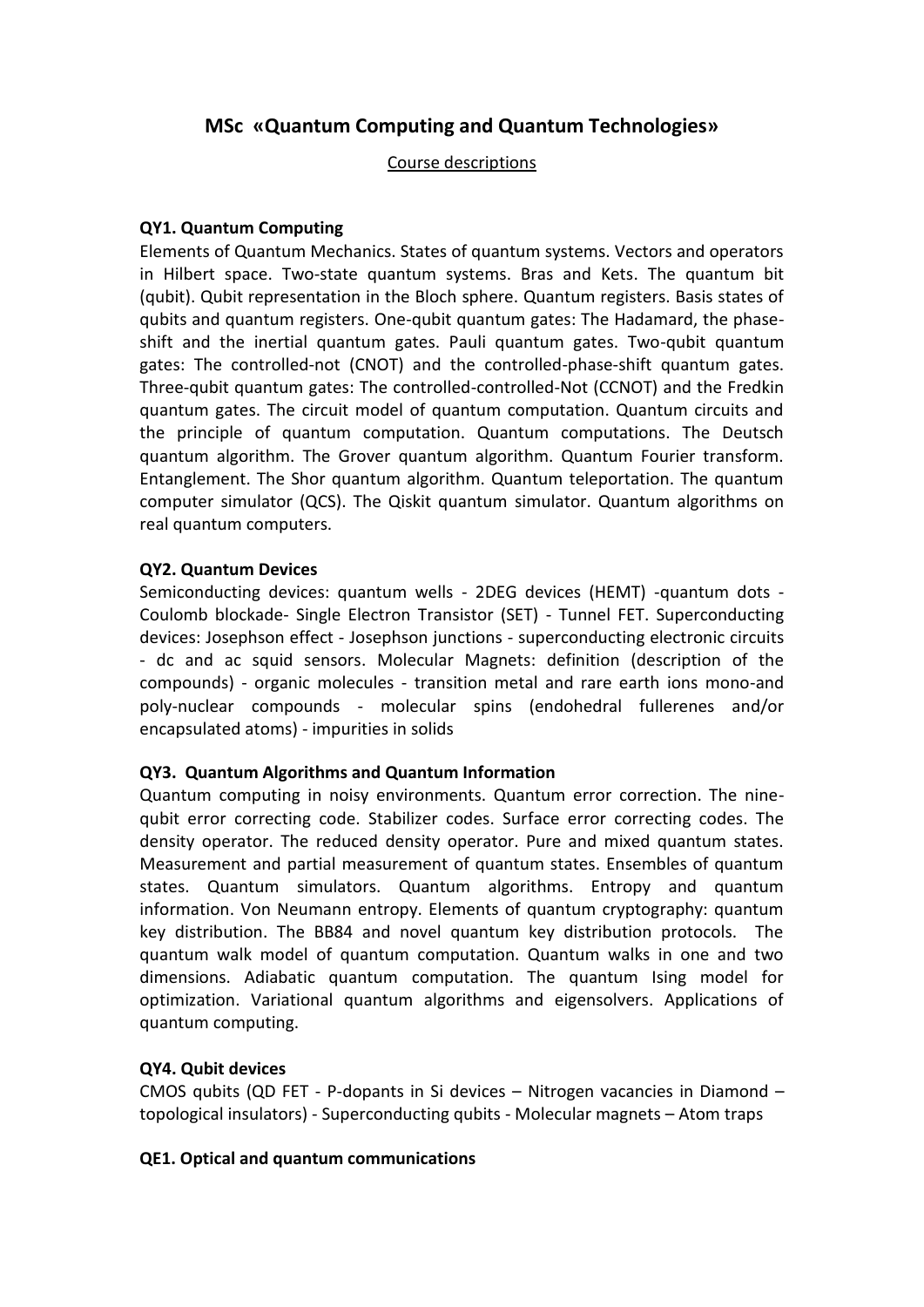Essential basics: Wave nature of light, E/M waves, physical optics, optical waveguiding. Key components and modules: Optical fiber (operation, characteristics, types), passive elements (couplers, isolators, filters, multiplexers/demultiplexers), active devices (sources, modulators, amplifiers, photodetectors). Optical signal processing: Optical nonlinearities, nonlinear media, modern switching and limitations, optical switches and gates, applications to sequential and combinational circuits, optical interconnects, photonic integration. Optical communications systems: Basic parts, technological evolution, performance limitations and characterization, design of real systems. Optical communications networks: Topologies, Wavelength Division Multiplexing, optical data centers, optical access networks, passive optical networks. Optical quantum communications: Concept, infrastructure, networks, limitations, challenges.

### **QE2. Computational Biology**

What is life? From molecules to organisms and back. Fundamentals of evolution. Genomes, sequencing, sequences, and their databases. Homology and similarity: sequence alignments. Database searches: BLAST and friends. Protein families, motifs, and their databases. Connecting the dots: sequence-based phylogenetic analysis and clustering. Gene expression, networks, pathways and their databases. Genetic variation: characterization, analysis and databases. Atoms, molecules and energy: getting up-close-and-personal with life. Structures illustrated: from the double helix to the ribosome. Making structures: homology modelling, docking and drug design. Protein folding: energy, structure, function and evolution.

# **QE3. Nanoelectronics**

Quantum mechanical description of nanomaterials - Nanoelectronic and spintronic devices: quantum dots, nanowires, nanopillars, quantum transport and tunneling effects, magnetoresistance, spin-dependent electron transport, molecular electronics, and graphene and 2D nanomaterials.

# **QE4. Quantum Solid State Physics**

Semiconductor nanostructures – Quantum confinement – Semiconductor heterostructures – Quantum Hall effect – Semiconductor/dielectric tunnel junctions – Superconductivity and physics of superconductors - Static Magnetic properties (Hyperfine interactions, Spin orbit coupling and single ion anisotropy, Exchange coupling) - Dynamic Magnetic properties (Real and imaginary magnetic susceptibility, Spin Relaxation times, Rabi oscillations).

# **QE5. Advanced Topics in Quantum Technologies**

Sensors and quantum sensors. Semiconductor and silicon qubit fabrication. Fabrication and characterization of quantum devices. Advanced topics in material science. Advanced topics in quantum fabrication technologies. Metrology and quantum metrology. Novel quantum technologies.

### **QE6. Artificial Intelligence and Applications**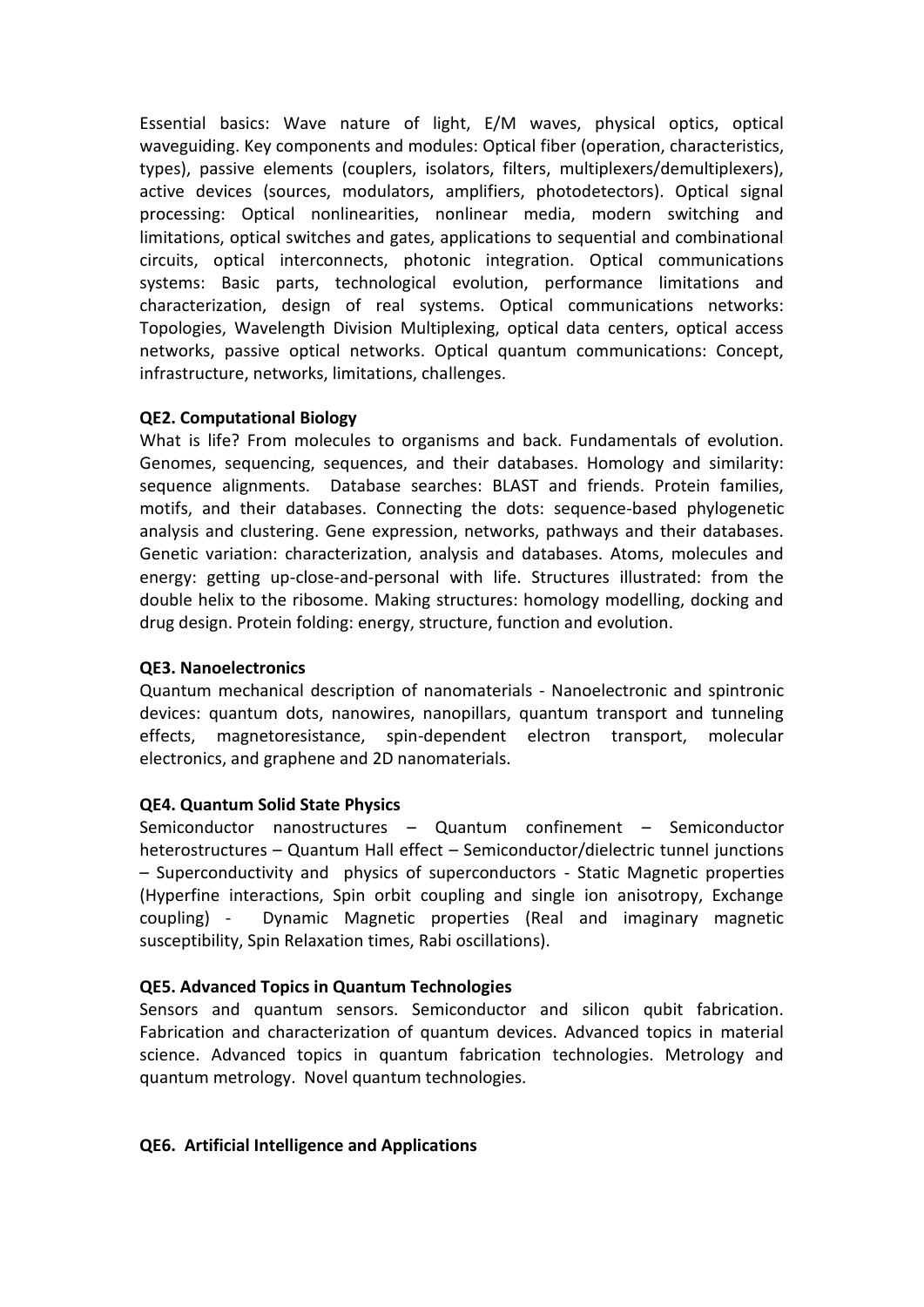Overview of the current Artificial Intelligence (AI) domain. AI applications. Current and future AI challenges in a Quantum Computing world. The interaction of Quantum Physics and AI. Introduction to the scientific method for AI. Hypothesis testing as a research tool. Risks and pitfalls in hypothesis testing. Scientific error and lies. Scientific reviewing. Communicating research results. Legal and ethical challenges of AI. Societal impact of AI and Quantum Computing.

### **QE7. Python Programming and Applications**

Introduction to data programming. Python programming. Data stream processing. Data acquisition: web services, streams, data transfer. Octave/Matlab/R for data analysis. Optimisation considerations, vectorisation, GPUs. Use-case combining batch processing, streaming and analysis; quantum physics data analysis use case. Open quantum computing in Python (ProjectQ).

### **QE8. Quantum Machine Learning**

What is machine learning, data mining and quantum computing? Preliminaries from Probability and Stochastic Processes. Learning theory: Data-Driven Models, Feature Space, Classification, Regression, Supervised and Unsupervised Learning, Generalization Performance, Model Complexity. Brief review on quantum mechanics and quantum computations. Unsupervised Learning: Principal Component Analysis, K-Means and K-Medians Clustering, Hierarchical Clustering, Density-Based Clustering. Pattern Recognition and Neural Networks: The Perceptron, Feed-forward Networks, Deep Learning, Computational Complexity. Supervised Learning and Support Vector Machines: K-Nearest Neighbors, Optimal Margin Classifiers, Soft Margins, Nonlinearity and Kernel Functions, Least-Squares Formulation, Generalization Performance, Multiclass Problems, Computational Complexity. Regression Analysis: Linear Least Squares, Nonlinear Regression, Nonparametric Regression, Computational Complexity. Clustering and Quantum Computing: Quantum Random Access Memory, Calculating Dot Products, Quantum Principal Component Analysis, Quantum K-Means, Quantum K-Medians, Quantum Hierarchical Clustering, Computational Complexity. Quantum Pattern Recognition: The Quantum Perceptron, Quantum Neural Networks, Computational Complexity. Quantum Classification: Nearest Neighbors, Support Vector Machines with Grover's Search, Support Vector Machines with Exponential Speedup, Computational Complexity.

### **QE9. Natural and Unconventional computing**

Cellular automata. Rules and evolution of cellular automata. Quantum Cellular Automata. Computing processes in biological systems. The computing amoeba. Bioinspired computation systems. Memristors and memristive circuits. In-Memopry-Computing. Memristive computation architectures and systems. Memristive learning cellular automata. Memristive Quantum Simulators and Circuits. Neurons and Neuromorphic computation. Emergent computing. Crowd dynamics. Swarm intelligence. Cytosceleton computing models. Random walks. Cellular ants computing.

# **QE10. Linear Algebra for Quantum Mechanics**